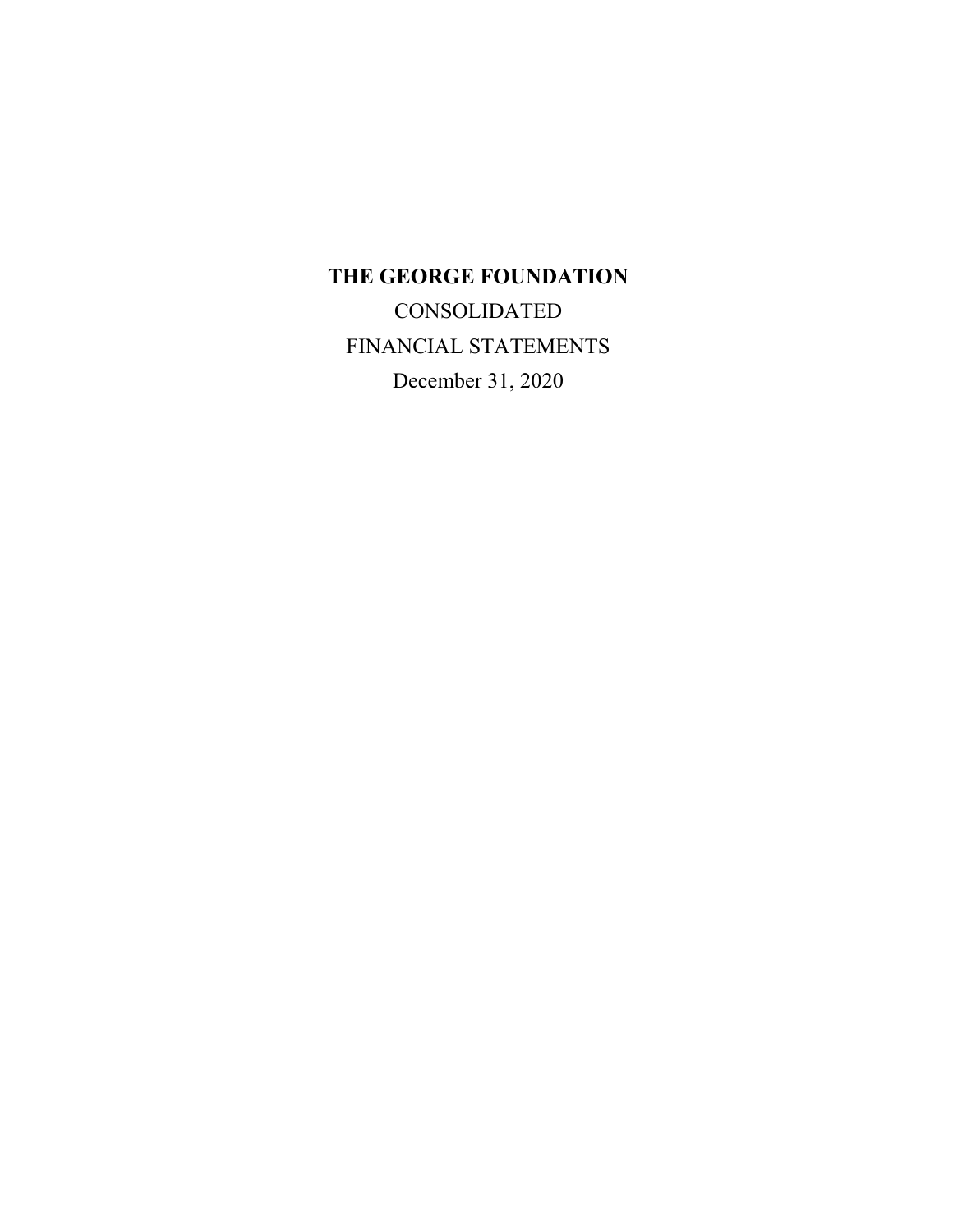# INDEX

| CONSOLIDATED STATEMENTS OF ASSETS, LIABILITIES, AND NET ASSETS -  | $\mathcal{R}$ |
|-------------------------------------------------------------------|---------------|
| CONSOLIDATED STATEMENTS OF REVENUES, EXPENSES, AND CHANGES IN NET | $\Delta$      |
|                                                                   | $\mathcal{F}$ |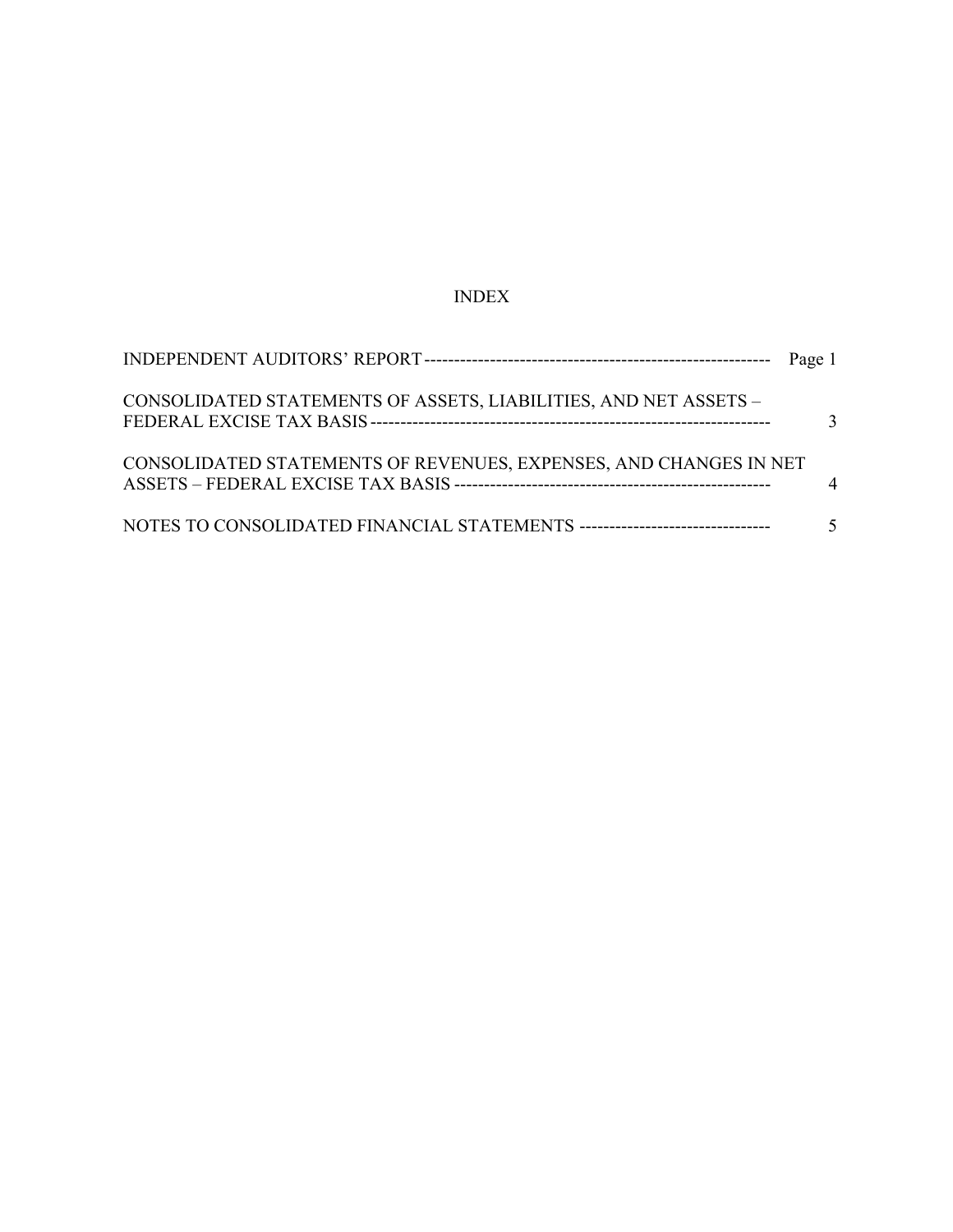

Sandra K. Compton Connie L. Estopinal John C. Mitchell, III Ronald D. Perry, Jr. Ronald L. Sodek Michael A. Till Su Wah

# INDEPENDENT AUDITORS' REPORT

To the Board of Trustees of The George Foundation Richmond, TX

### *Opinion*

We have audited the accompanying consolidated financial statements of The George Foundation (a nonprofit foundation), which comprise the consolidated statements of assets, liabilities, and net assets – federal excise tax basis as of December 31, 2020 and 2019, and the related consolidated statements of revenues, expenses, and other changes in net assets – federal excise tax basis for the years then ended, and the related notes to the financial statements.

In our opinion, the financial statements referred to above present fairly, in all material respects, the assets, liabilities, and net assets – income tax basis of The George Foundation as of December 31, 2020 and 2019, and the results of their revenues, expenses, and other changes in net assets for the years then ended in accordance with the basis of accounting The George Foundation uses for excise tax purposes as described in Note 2.

### *Basis for Opinion*

We conducted our audit in accordance with auditing standards generally accepted in the United States of America. Our responsibilities under those standards are further described in the Auditor's Responsibilities for the Audit of the Financial Statements section of our report. We are required to be independent of The George Foundation and to meet our other ethical responsibilities in accordance with the relevant ethical requirements relating to our audit. We believe that the audit evidence we have obtained is sufficient and appropriate to provide a basis for our audit opinion.

### *Basis of Accounting*

We draw attention to Note 2 of the financial statements, which describes the basis of accounting. The financial statements are prepared on the basis of accounting the Foundation uses for excise tax purposes, which is a basis of accounting other than accounting principles generally accepted in the United States of America. Our opinion is not modified with respect to that matter.

### *Responsibilities of Management for the Financial Statements*

Management is responsible for the preparation and fair presentation of these financial statements in accordance with the excise tax basis of accounting described in Note 2, and for determining that the excise tax basis of accounting is an acceptable basis for the presentation of the financial statements in the circumstances. Management is also responsible for the design, implementation, and maintenance of internal control relevant to the preparation and fair presentation of financial statements that are free from material misstatement, whether due to fraud or error.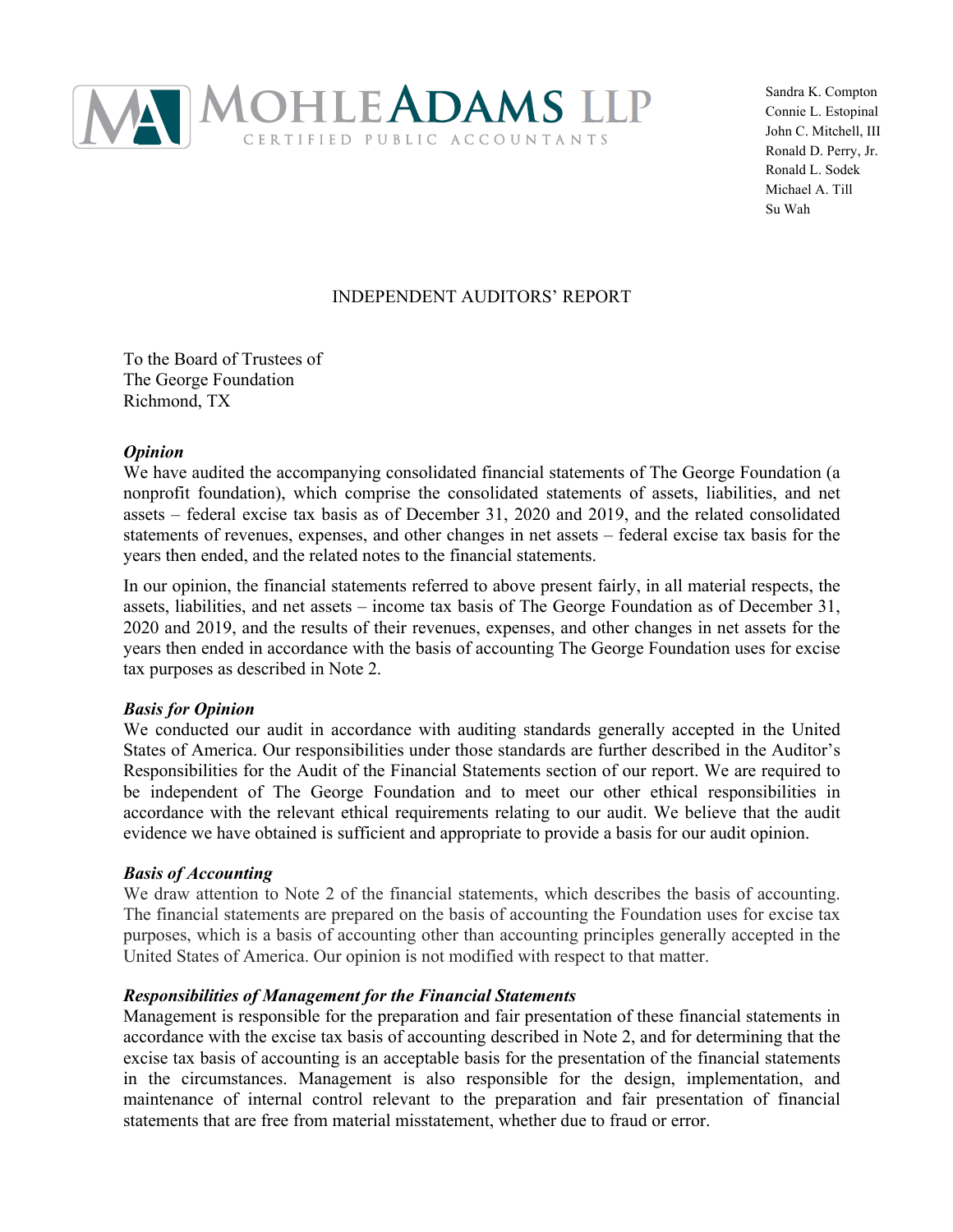### *Auditor's Responsibilities for the Audit of the Financial Statements*

Our objectives are to obtain reasonable assurance about whether the financial statements as a whole are free from material misstatement, whether due to fraud or error, and to issue an auditor's report that includes our opinion. Reasonable assurance is a high level of assurance but is not absolute assurance and therefore is not a guarantee that an audit conducted in accordance with generally accepted auditing standards will always detect a material misstatement when it exists. The risk of not detecting a material misstatement resulting from fraud is higher than for one resulting from error, as fraud may involve collusion, forgery, intentional omissions, misrepresentations, or the override of internal control. Misstatements, including omissions, are considered material if there is a substantial likelihood that, individually or in the aggregate, they would influence the judgment made by a reasonable user based on the financial statements.

In performing an audit in accordance with generally accepted auditing standards, we:

- Exercise professional judgment and maintain professional skepticism throughout the audit.
- Identify and assess the risks of material misstatement of the financial statements, whether due to fraud or error, and design and perform audit procedures responsive to those risks. Such procedures include examining, on a test basis, evidence regarding the amounts and disclosures in the financial statements.
- Obtain an understanding of internal control relevant to the audit in order to design audit procedures that are appropriate in the circumstances, but not for the purpose of expressing an opinion on the effectiveness of The George Foundation's internal control. Accordingly, no such opinion is expressed.
- Evaluate the appropriateness of accounting policies used and the reasonableness of significant accounting estimates made by management, as well as evaluate the overall presentation of the financial statements.
- Conclude whether, in our judgment, there are conditions or events, considered in the aggregate, that raise substantial doubt about The George Foundation's ability to continue as a going concern for a reasonable period of time.

We are required to communicate with those charged with governance regarding, among other matters, the planned scope and timing of the audit, significant audit findings, and certain internal control related matters that we identified during the audit.

Mohle Adams LLP

CERTIFIED PUBLIC ACCOUNTANTS

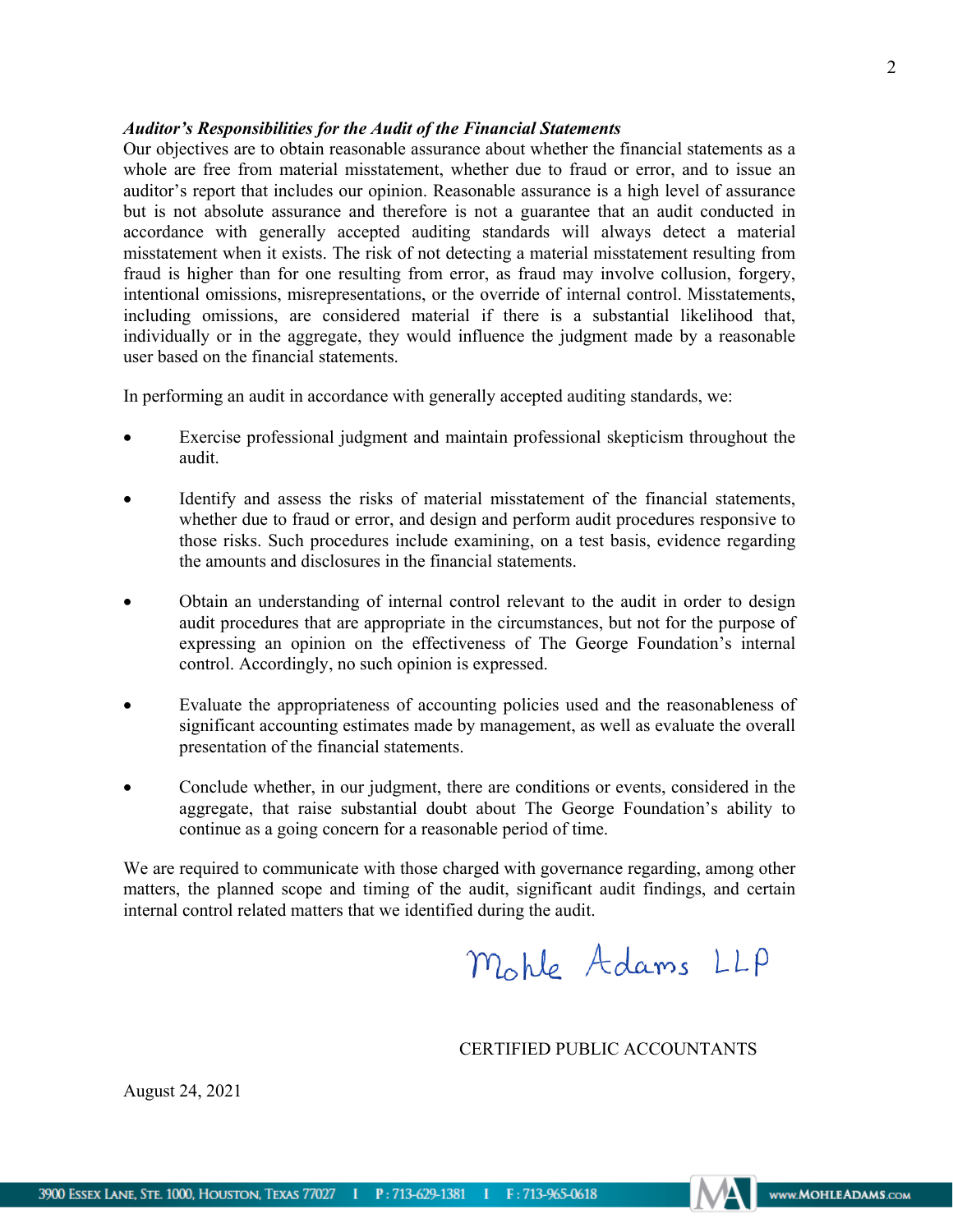# THE GEORGE FOUNDATION CONSOLIDATED STATEMENTS OF ASSETS, LIABILITIES, AND NET ASSETS – FEDERAL EXCISE TAX BASIS December 31, 2020 and 2019

### ASSETS

|                                                               |    | 2020        | 2019            |
|---------------------------------------------------------------|----|-------------|-----------------|
| Current:                                                      |    |             |                 |
| Cash and cash equivalents                                     | \$ | 6,223,178   | \$<br>4,478,523 |
| Marketable securities (Note 3)                                |    | 199,029,873 | 207,832,039     |
| Other current assets                                          |    | 19,192      | 30,926          |
| Total current assets                                          |    | 205,272,243 | 212,341,488     |
| Accounts receivable, non-current (Note 4)                     |    | 6,012,955   | 5,963,970       |
| Investments in partnerships, noncurrent (Note 3)              |    | 12,888,859  | 10,845,150      |
| Property, improvements, and equipment, net (Note 7)           |    | 33,961,946  | 33,756,630      |
| Charitable use and grant related capital assets, net (Note 7) |    | 7,030,230   | 6,599,855       |
| Organizational and lease acquisition costs, net (Note 5)      |    | 505,706     | 517,049         |
| Oil and gas properties, net (Note 11)                         |    | 58,973      | 58,973          |
| Total assets                                                  |    | 265,730,912 | 270,083,115     |

### LIABILITIES AND NET ASSETS

| S | 1,650 | S                          | 1,650       |
|---|-------|----------------------------|-------------|
|   |       |                            |             |
|   |       |                            |             |
|   |       |                            | 270,081,465 |
|   |       |                            | 270,083,115 |
|   |       | 265,729,262<br>265,730,912 |             |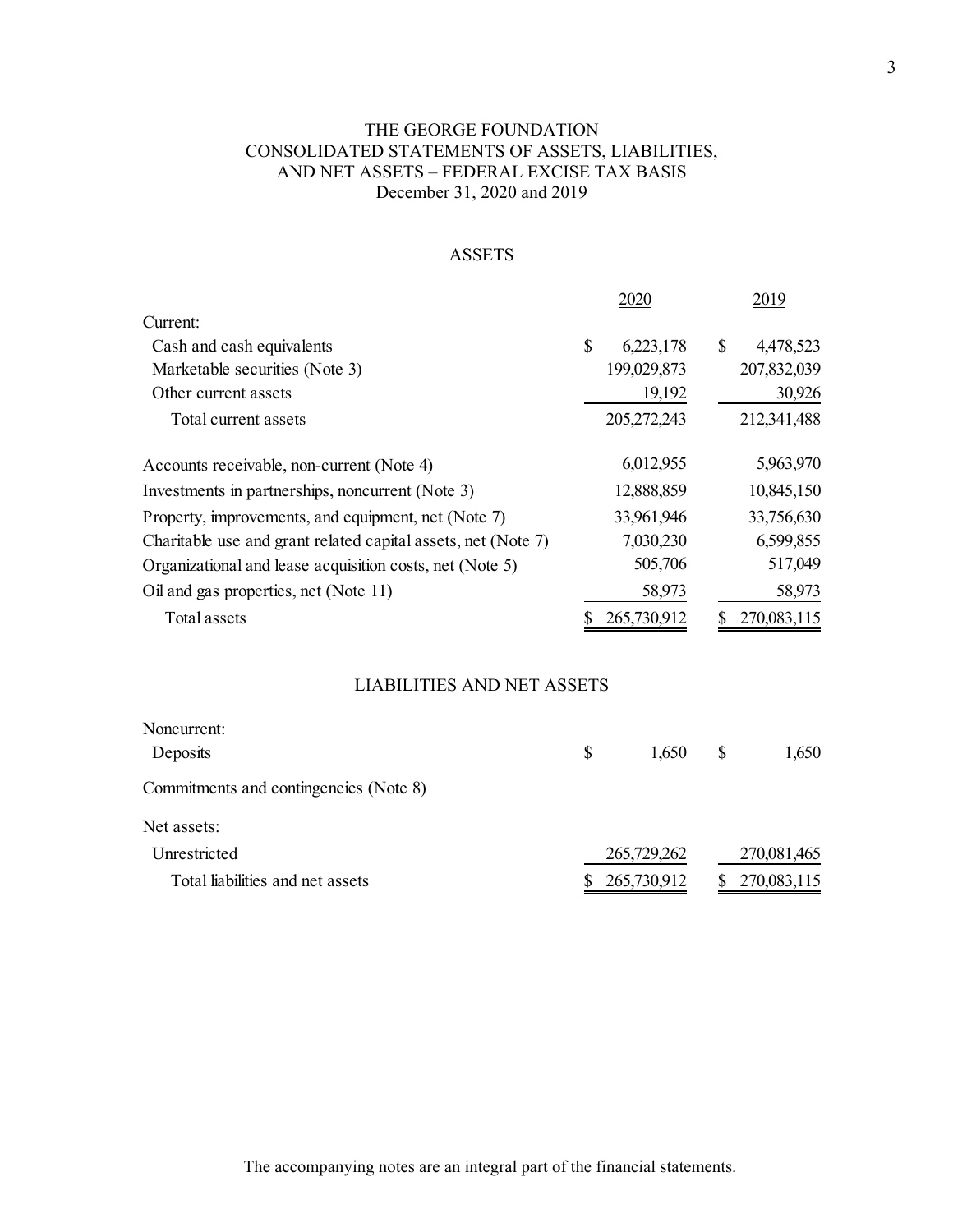# THE GEORGE FOUNDATION CONSOLIDATED STATEMENTS OF REVENUES, EXPENSES, AND CHANGES IN NET ASSETS – FEDERAL EXCISE TAX BASIS For the years ended December 31, 2020 and 2019

|                                                        | 2020              | 2019            |
|--------------------------------------------------------|-------------------|-----------------|
| Changes in unrestricted net assets:                    |                   |                 |
| Revenue and gains:                                     |                   |                 |
| Oil and gas royalties                                  | \$<br>1,074,351   | \$<br>1,732,221 |
| Rental income                                          | 1,473,588         | 1,214,325       |
| Dividends (Note 14)                                    | 2,172,818         | 3,319,914       |
| Interest (Note 14)                                     | 2,380,128         | 3,508,702       |
| Capital gain distributions (Note 14)                   | 2,686,295         | 2,392,734       |
| Net realized gain on investments (Notes $6 \& 14$ )    | 7,853,865         | 4,677,490       |
| Gain (loss) on sale or retirement of assets            | (1,381)           | 4,675,626       |
| Other income                                           | 156,027           | 1,534,798       |
|                                                        | 17,795,691        | 23,055,810      |
| Expenses: (Note 15)                                    |                   |                 |
| Grants (Note 9)                                        | 16,175,383        | 13,531,994      |
| General and administrative expenses                    | 2,387,987         | 2,177,315       |
| George Ranch Historical Park operating expenses        | 1,773,477         | 1,347,042       |
| Investment expenses (Note 14)                          | 969,530           | 914,761         |
| Federal excise tax expense                             | 269,011           | 429,300         |
| Ad valorem taxes                                       | 94,716            | 86,486          |
| Depreciation - George Ranch Historical Park            | 374,757           | 341,494         |
| Depreciation - other than George Ranch Historical Park | 91,691            | 88,932          |
| Amortization (Note 5)                                  | 11,342            | 11,333          |
|                                                        | 22,147,894        | 18,928,657      |
| Increase (decrease) in unrestricted net assets         | (4,352,203)       | 4,127,153       |
| Net assets at beginning of year                        | 270,081,465       | 265,957,243     |
| Charitable use assets written off (Note 10)            |                   | (2,931)         |
| Net assets at end of year                              | \$<br>265,729,262 | \$270,081,465   |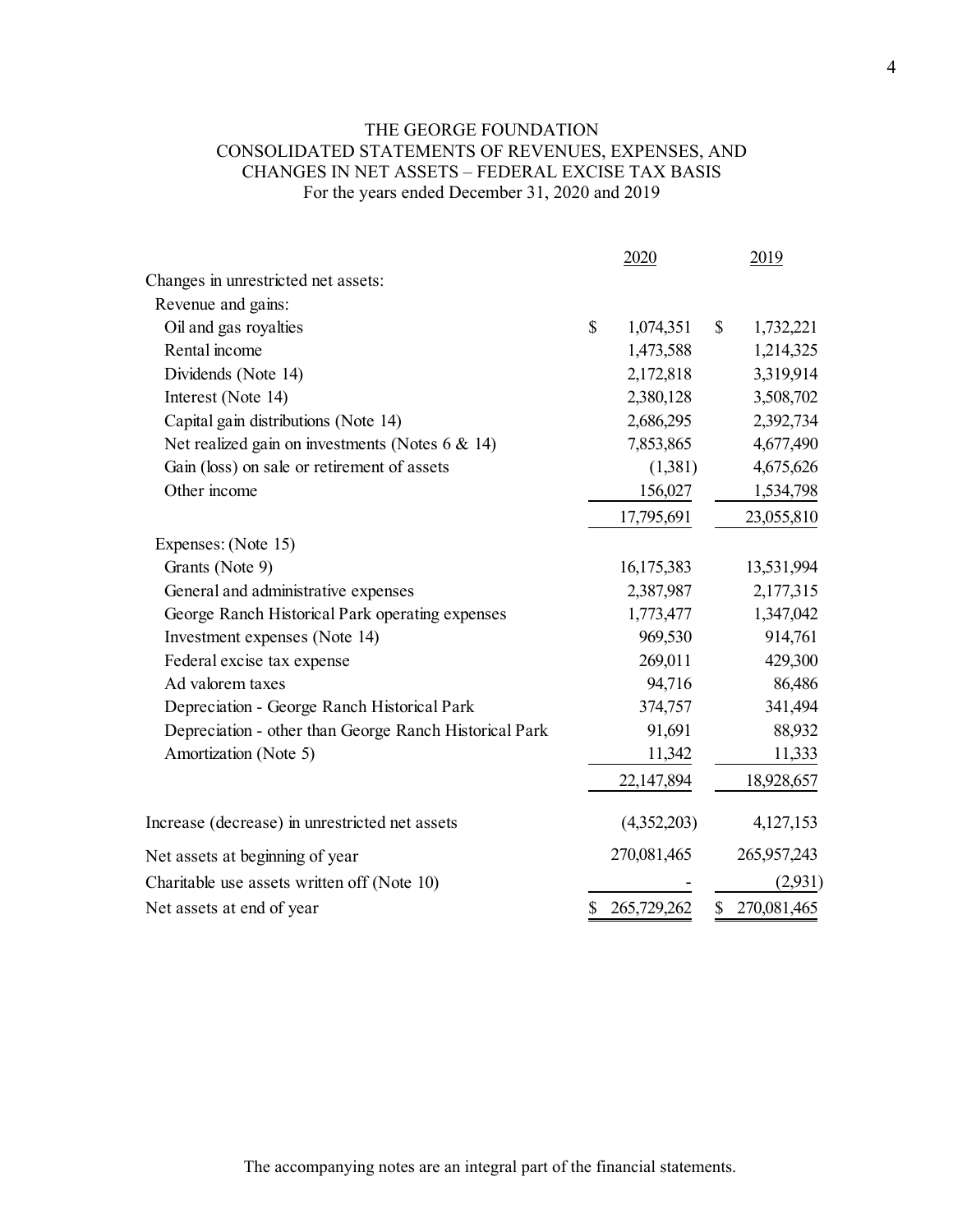#### **(1) Organization**

The George Foundation (the "Foundation") is a charitable trust created by A. P. George and Mamie E. George. Income of the Foundation is used to make grants to fund religious, charitable, scientific, literary, and educational purposes. The principal source of income for the Foundation is derived from investments in equities, bonds, real estate, agricultural assets, and mineral interests.

#### **(2) Summary of Significant Accounting Policies**

#### Basis of Accounting

The financial statements of the Foundation are prepared on the federal excise tax basis of accounting, which is a comprehensive basis of accounting other than generally accepted accounting principles. Revenues and their related assets are recognized when received rather than when earned, and expenses and their related liabilities are recognized when paid rather than when the obligation is incurred.

#### Principles of Consolidation

The Foundation's consolidated financial statements include the accounts of The George Foundation and its wholly-owned special purpose entity subsidiaries, Berry Place Ventures Management, LLC, Berry Place Ventures, LP, and Berry Place Holdings, LP. All significant intercompany transactions have been eliminated.

#### Use of Estimates in Preparation of Financial Statements

The preparation of financial statements in conformity with the federal excise tax basis of accounting requires the Foundation's management to make estimates and assumptions that affect the reported amounts of assets and liabilities and disclosure of contingent assets and liabilities at the date of the financial statements and the reported amounts of revenues and expenses during the reporting period. Actual results could differ from those estimates.

#### Liquidity and Availability of Financial Assets

As of December 31, 2020, the Foundation has \$205,272,243 of financial assets, consisting of cash, marketable securities, and other current assets, reported on the federal excise tax basis, available within one year to meet cash needs for general operating expenditures.

#### Accounts Receivable and Allowance for Doubtful Accounts

Receivable balances outstanding include receivables from investment income and non-current receivables from the Fort Bend County Levee Improvement District No. 6 ("LID"), the Fort Bend County Municipal Utility Districts #207 ("MUD 207") and #237 ("MUD 237"), Fort Bend County Management District #3 ("MMD"), and trade cooperatives. No allowance for doubtful accounts is deemed necessary as of December 31, 2020 and 2019.

#### Asset Valuation

Assets which were received from the Estates of A. P. George, deceased, and Mamie E. George, deceased, are stated at amounts established for federal tax purposes. Subsequent additions are recorded at cost. Contributions received are valued based on the donor's basis in the asset on the date received.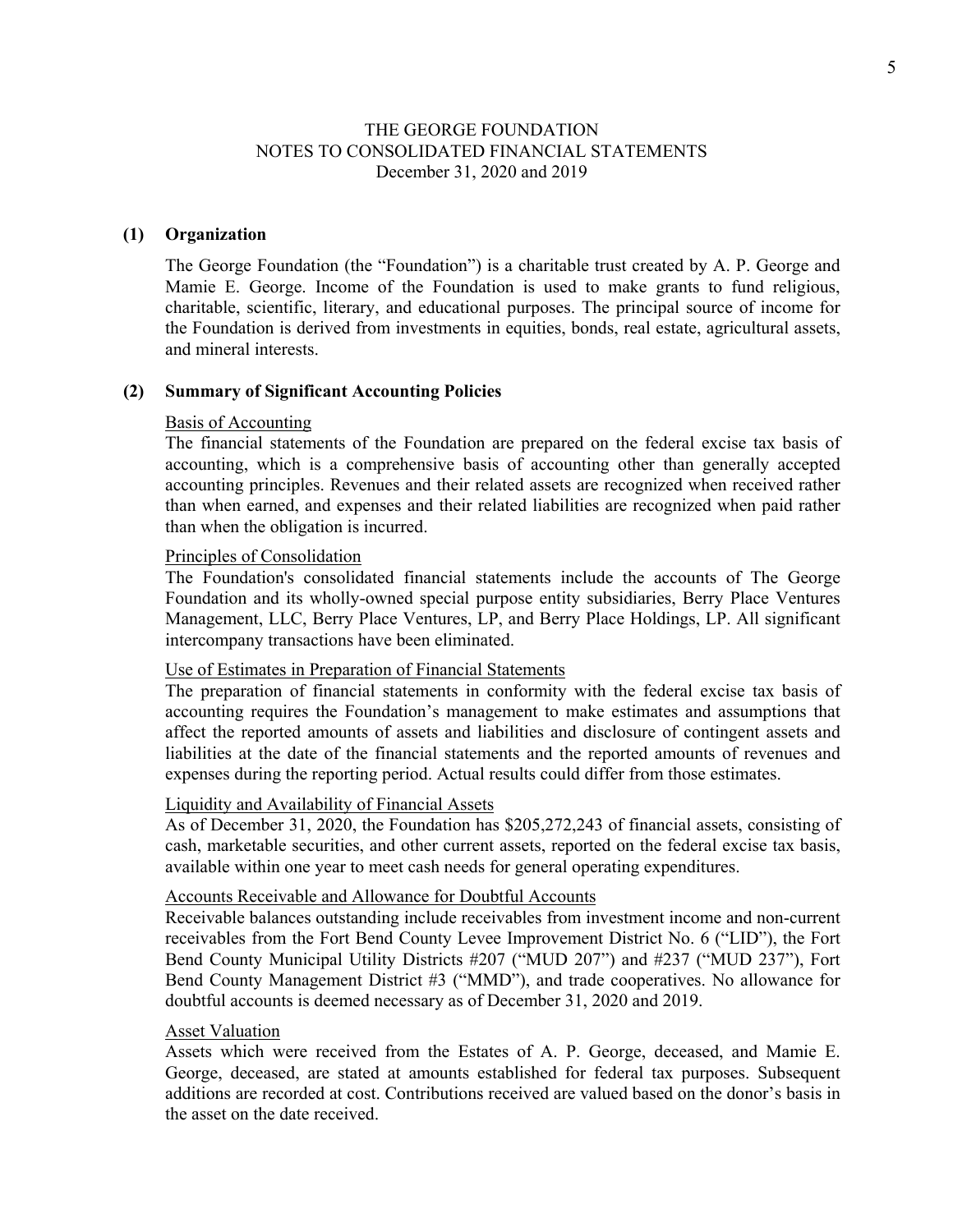### **(2) Summary of Significant Accounting Policies (Continued)**

#### Investments

Investments in marketable securities are recorded at cost on the date of acquisition. Investments in partnerships are accounted for using the Schedule K-1s of the federal income tax returns of the various partnerships. If the partnerships have current year distributions in excess of accumulated realized income, these excess distributions are reported as a return of capital against the investment.

#### George Ranch Historical Park

The George Ranch Historical Park is a project of the Foundation. Assets acquired through purchase are capitalized at acquisition cost. Assets acquired through donation are capitalized based on the donor's basis in the asset on the date received. Contributions of assets are not recognized in the statements of revenues, expenses, and changes in net assets. Consistent with the handling in prior years, 2020 and 2019 expenditures in the amounts of \$830,710 and \$649,213, respectively, have been capitalized as project costs and the expenditures of \$1,773,477 and \$1,347,042, respectively, have been expensed.

#### Property and Equipment

Property and equipment are valued at historical cost and depreciated by the straight-line method at rates between 4 and 39 years depending on the nature and estimated useful life of the asset. Expenditures for major renewals and betterments that extend the useful lives of property and equipment are capitalized. Expenditures for maintenance and repairs are charged to expense as incurred.

#### Grants

Grants approved by the Foundation's Board of Trustees are recorded as expenses when paid.

#### Profit Sharing Plan

The Foundation has a profit sharing plan with a salary reduction feature permitted under section 401(k) of the Internal Revenue Code. The plan covers all employees over the age of twenty-one who have completed one year of service. The Foundation may make matching discretionary contributions equal to a percentage of the amount of the salary reduction the employees elect to defer. Salary reduction amounts and matching contributions are subject to limits imposed by the Internal Revenue Code. The Foundation's contributions to the plan in 2020 and 2019 were \$34,518 and \$31,881, respectively.

#### Employee Benefit Plan

The Foundation also has a defined benefit pension plan that uses the projected unit credit actuarial cost method for financial reporting purposes. The Foundation uses the "aggregate cost method" for funding purposes. The plan covers substantially all of the Foundation's employees. The benefits are based on years of service and the average monthly compensation for the five consecutive years when the employee had the highest aggregate compensation. In 2020 and 2019, the Foundation contributed \$340,000 and \$176,283, respectively, to the plan. The Foundation anticipates making \$227,023 of contributions in 2021, and approximately \$240,000 each of the following four years.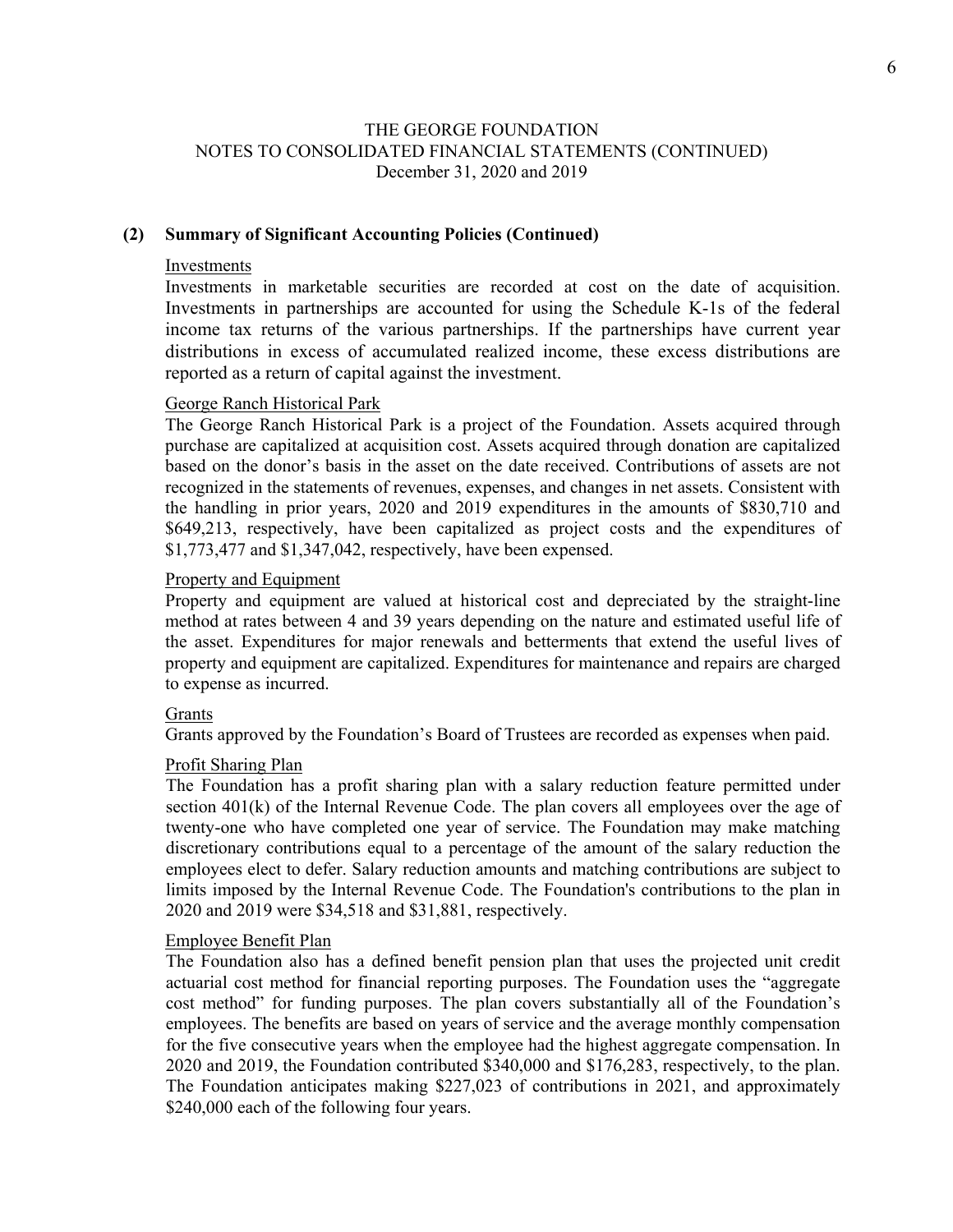### **(2) Summary of Significant Accounting Policies (Continued)**

#### Employee Benefit Plan (Continued)

Benefit payments of \$209,308 and \$199,715, respectively, were made for the years ended December 31, 2020 and 2019.

The defined-benefit pension plan is funded in amounts sufficient to meet the minimum requirements of the Employee Retirement Income Security Act of 1974. As of January 1, 2021, the date of the latest actuarial valuation, the Adjusted Funding Target Attainment Percentage, as defined by the Pension Protection Act of 2006, for 2020 and 2019 was 96.83% and 94.41%, respectively. As of December 31, 2020 and 2019, the market value of plan assets were \$4,164,524 and \$3,584,058, respectively. The accumulated benefit obligation at January 1, 2021 was \$3,993,058.

The following assumptions were used in estimating the pension obligation as of December 31, 2020:

| Discount rate                  | 5.40%    |
|--------------------------------|----------|
| Rate of compensation increase  | 4.00%    |
| Expected return on plan assets | $6.00\%$ |

### Income Taxes

The Foundation is classified as a private foundation and is exempt from federal income taxation under Section  $501(c)(3)$  of the Internal Revenue Code, except on net income derived from unrelated business activities. Beginning in 2020, net investment income is subject to a federal excise tax of 1.39%. 2019 net investment income was taxed at a rate of 2%. Unrelated business income is subject to either trust tax rates or Schedule D tax rates. Excise tax expense for the years ended December 31, 2020 and 2019 was \$269,011 and \$429,300, respectively.

Management evaluates tax positions taken, or expected to be taken, in the course of preparing the Foundation's financial statements to determine whether the tax positions are "more-likelythan-not" of being sustained by the applicable tax authority. Tax positions, including interest and penalties if applicable, with respect to tax not deemed to meet the "more-likely-than-not" threshold would be recorded as an expense in the current year. The Foundation's decision regarding tax positions is subject to review and may be adjusted at a later date based on factors including, but not limited to, ongoing analyses of tax laws, regulations, and interpretations thereof. The Foundation incurred underpayment penalty expenses of \$3,011 and \$147 during 2020 and 2019, respectively.

The Foundation's federal Return of Private Foundation (Form 990-PF) and their Exempt Organization Business Income Tax Return (Form 990-T) are subject to examinations by major taxing authorities for the three years prior to 2020.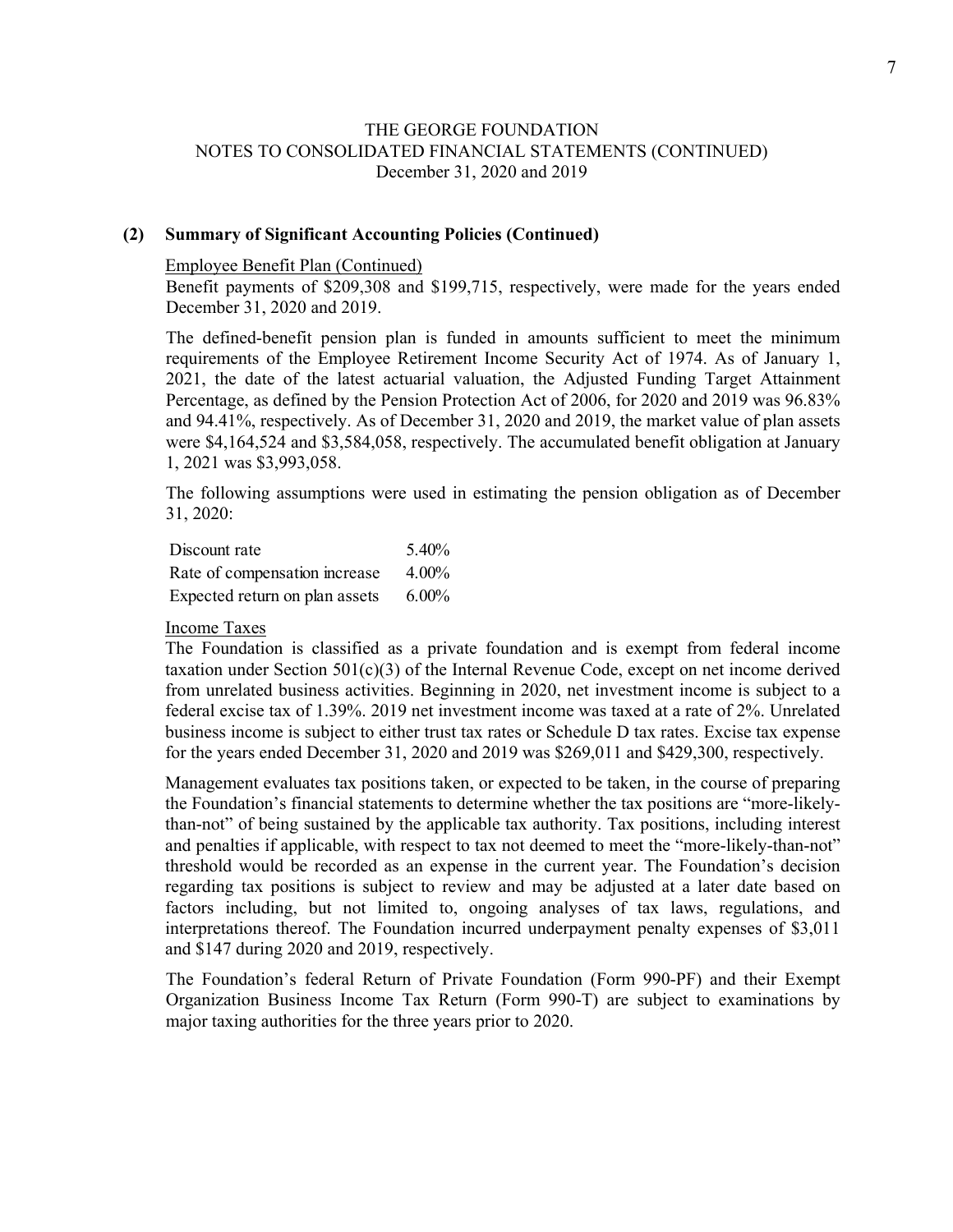#### **(3) Investments**

The statements of assets, liabilities, and net assets and the related statements of revenues, expenses, and changes in net assets do not include any unrealized gains or losses due to changes in the market value of assets. Market values of marketable securities are determined on the last business day of the fiscal year. Investments in partnerships are determined in reference to the market value of net assets reported either on the partnership's Schedule K-1 or on the owner's percentage of the partnership's financial statements.

The original costs, market values, and unrealized gains (losses) of investments on hand at December 31, 2020 and 2019 are summarized as follows:

|                                     |                  | Market           | Unrealized       |
|-------------------------------------|------------------|------------------|------------------|
| 2020                                | Cost             | Value            | Gain (Loss)      |
| Corporate stocks                    | 47,628,293<br>\$ | 86,802,761<br>\$ | 39,174,468<br>S  |
| U.S. & state government obligations | 24,745,668       | 24,748,549       | 2,881            |
| Corporate bonds and notes           | 6,404,049        | 6,182,277        | (221,772)        |
| Mutual funds                        | 117,986,963      | 146,346,710      | 28,359,747       |
| Partnerships                        | 12,888,859       | 13,242,356       | 353,497          |
| Other fixed income                  | 2,264,900        | 2,348,380        | 83,480           |
|                                     | \$211,918,732    | \$279,671,033    | 67,752,301<br>S  |
| 2019                                |                  |                  |                  |
| Corporate stocks                    | 42,324,390<br>\$ | 74,250,934<br>\$ | \$<br>31,926,544 |
| U.S. & state government obligations | 21,110,406       | 20,788,514       | (321, 892)       |
| Corporate bonds and notes           | 13,403,787       | 12,954,761       | (449, 026)       |
| Mutual funds                        | 128,228,556      | 148,323,063      | 20,094,507       |
| Partnerships                        | 10,845,150       | 11,461,870       | 616,720          |
| Other fixed income                  | 2,764,900        | 2,816,937        | 52,037           |
|                                     | \$218,677,189    | \$270,596,079    | 51,918,890<br>S  |

Investments in partnerships which the Foundation intends to hold for greater than one year and for which there may be restrictions on redemption are classified as noncurrent. Total investments as of December 31, 2020 and 2019 are as follows:

|                                          | 2020                        | 2019       |
|------------------------------------------|-----------------------------|------------|
| Marketable securities - current          | \$199,029,873 \$207,832,039 |            |
| Investments in partnerships - noncurrent | 12,888,859                  | 10,845,150 |
|                                          | \$211,918,732 \$218,677,189 |            |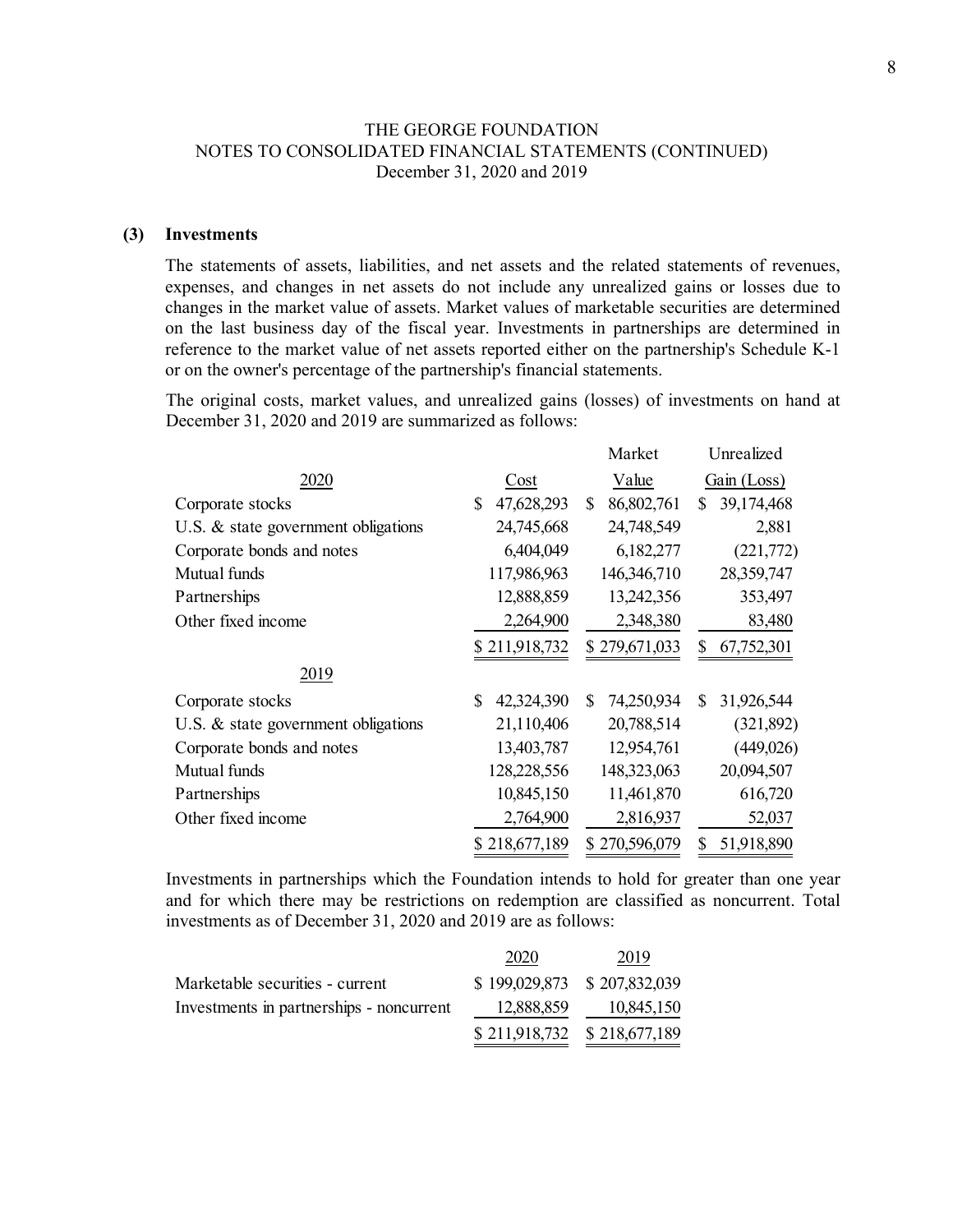#### **(4) Accounts Receivable**

The Foundation has non-current receivables from the LID, MMD, and MUD 207 and 237, of which it is a member. Several major property owners in the area, including the Foundation, decided to fund a levee and provide other land improvements in order to better protect their land. Those funding the LID, MUD 207 and 237, and MMD expect to be reimbursed through bond issuances as the area develops. The Foundation also has non-current receivables from cooperatives of which they are members. Accounts receivable, non-current consists of the following at December 31, 2020 and 2019:

|                                                  |    | 2020      | 2019            |
|--------------------------------------------------|----|-----------|-----------------|
| Fort Bend County Municipal Utility District #207 | S. | 5,887,571 | \$<br>5,865,371 |
| Fort Bend County Municipal Utility District #237 |    | 59,849    | 28,068          |
| Fort Bend County Management District #3          |    | 29,269    | 28,942          |
| Fairchild Farmers Cooperative Gin                |    | 32,283    | 36,543          |
| Plains Cotton Cooperative Association            |    | 3,983     | 5,046           |
|                                                  |    | 6,012,955 | 5,963,970       |

#### **(5) Organizational and Lease Acquisition Costs**

Berry Place Ventures Management, LLC and Berry Place Ventures, LP ("BPV LP") were formed on June 6, 2014. Berry Place Holdings, LP was formed on October 31, 2014. These special purpose entities were formed to hold land associated with the Berry Tract owned by the Foundation for investment. Organizational costs associated with these entities are amortized over 15 years beginning when the entity commences operations. BPV LP holds a 50-year land lease to a major grocery chain. The costs associated with acquiring the lease were capitalized and amortized over the life of the lease. Organizational and lease acquisition costs as of December 31, 2020 and 2019 consist of the following:

|                         |    | Accumulated |    |              |    |         |
|-------------------------|----|-------------|----|--------------|----|---------|
| 2020                    |    | Cost        |    | Amortization |    | Net     |
| Organizational costs    | \$ | 16,675      | S  | 3,094        | \$ | 13,581  |
| Lease acquisition costs |    | 534,919     |    | 42,794       |    | 492,125 |
|                         | S  | 551,594     | S  | 45,888       | S  | 505,706 |
|                         |    |             |    | Accumulated  |    |         |
| 2019                    |    | Cost        |    | Amortization |    | Net     |
| Organizational costs    | \$ | 16,675      | S  | 2,450        | S  | 14,225  |
| Lease acquisition costs |    | 534,919     |    | 32,095       |    | 502,824 |
|                         | \$ | 551,594     | \$ | 34,545       |    | 517,049 |

Amortization expense was \$11,342 and \$11,333 for the years ending December 31, 2020 and 2019, respectively.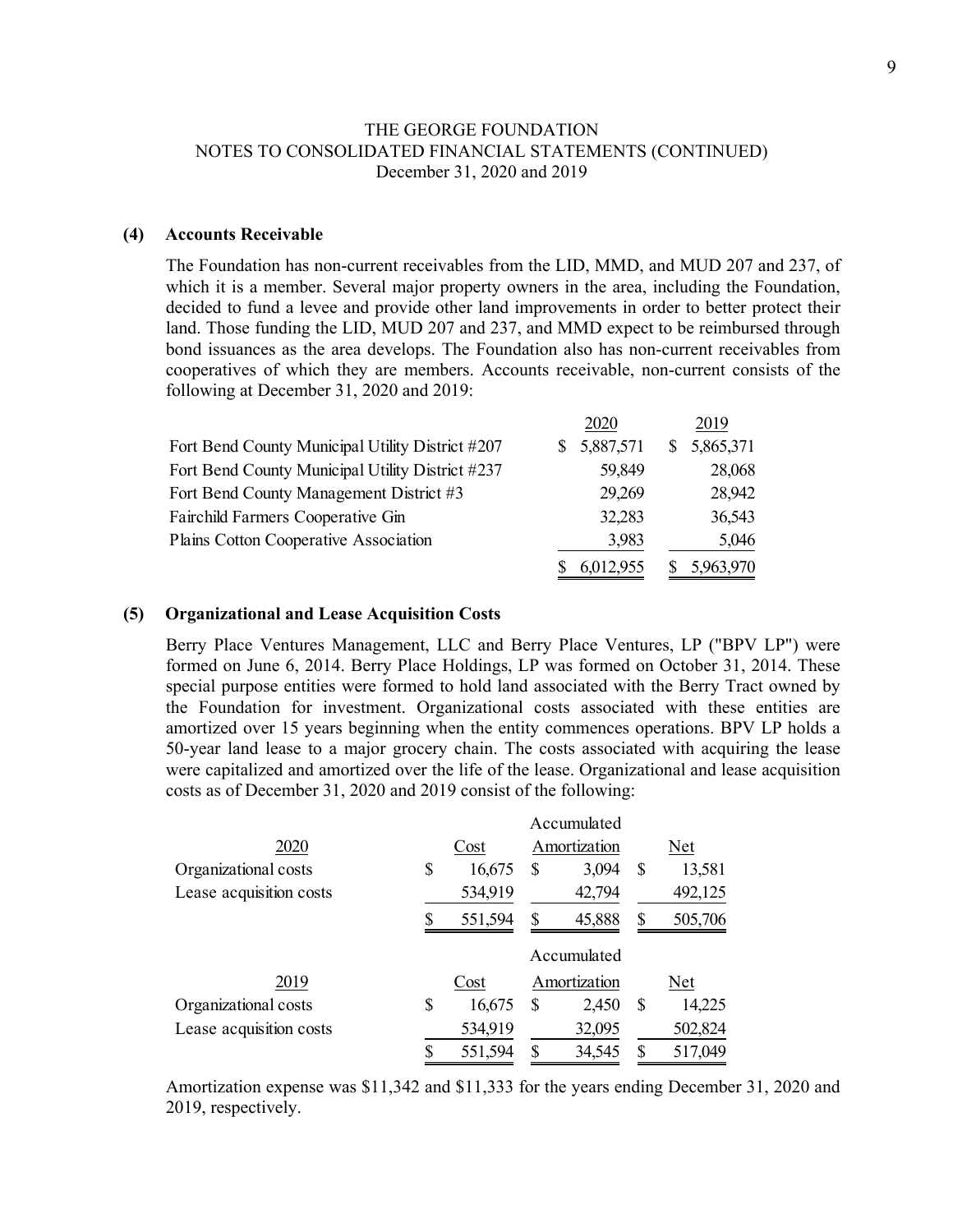# **(6) Net Realized Gain on Investments**

Net realized gains on the sales of investments for the periods ending December 31, 2020 and 2019 are presented as follows:

|                                   | 2020          | 2019            |
|-----------------------------------|---------------|-----------------|
| Proceeds                          | \$ 93,702,449 | \$79,266,114    |
| Cost of securities sold           | (85,848,584)  | (74, 588, 624)  |
| Net realized gains on investments | 7,853,865     | 4,677,490<br>S. |

### **(7) Capital Assets Used in Operations and Designated for Charitable Use**

Capital assets at December 31, 2020 and 2019 consist of the following:

|                                                 |                  | Accumulated    |              |
|-------------------------------------------------|------------------|----------------|--------------|
| 2020                                            | Cost             | Depreciation   | Net          |
| Office buildings and equipment                  | 755,789<br>\$    | 371,294<br>S   | 384,495<br>S |
| Farm buildings and equipment                    | 2,238,364        | 1,931,400      | 306,964      |
| Real estate properties                          | 33,270,487       |                | 33,270,487   |
| Property, improvements, and equipment           | \$36,264,640     | Я<br>2,302,694 | \$33,961,946 |
| Grant buildings and equipment                   | 944,980<br>S     | 423,339<br>\$. | 521,641<br>S |
| Park buildings and project costs                | 23,324,454       | 16,815,865     | 6,508,589    |
| Charitable use and grant related capital assets | 24,269,434<br>S. | 17,239,204     | 7,030,230    |

|                                                 |    |            |    | Accumulated  |    |              |
|-------------------------------------------------|----|------------|----|--------------|----|--------------|
| 2019                                            |    | Cost       |    | Depreciation |    | <u>Net</u>   |
| Office buildings and equipment                  | \$ | 751,857    | \$ | 348,999      | \$ | 402,858      |
| Farm buildings and equipment                    |    | 2,172,607  |    | 1,903,947    |    | 268,660      |
| Real estate properties                          |    | 33,085,112 |    |              |    | 33,085,112   |
| Property, improvements, and equipment           | S  | 36,009,576 |    | 2,252,946    |    | \$33,756,630 |
| Grant buildings and equipment                   | \$ | 933,764    | \$ | 386,544      | \$ | 547,220      |
| Park buildings and project costs                |    | 22,519,548 |    | 16,466,913   |    | 6,052,635    |
| Charitable use and grant related capital assets | S. | 23,453,312 | S. | 16,853,457   | S  | 6,599,855    |

Depreciation expense was \$466,448 and \$430,426 for the years ending December 31, 2020 and 2019, respectively.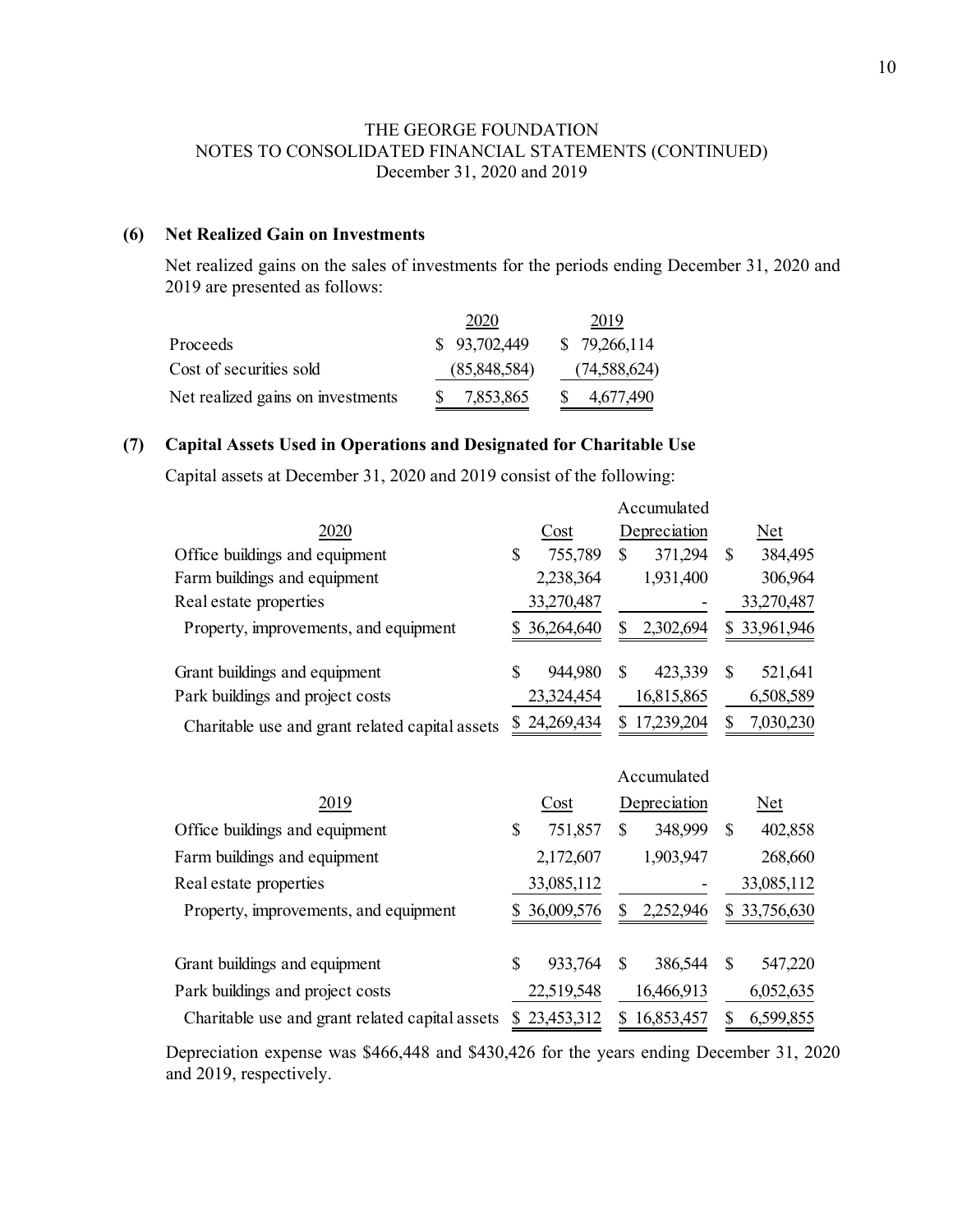#### **(8) Commitments - Unpaid Conditional and Unconditional Grants**

The Board of Trustees of the Foundation has approved unpaid conditional and unconditional grants as of December 31, 2020 totaling \$24,471,101 presented as follows and payable over the following years:

| 2021       | \$11,956,974 |
|------------|--------------|
| 2022       | 7,533,147    |
| 2023       | 2,657,500    |
| 2024       | 2,248,480    |
| Thereafter | 75,000       |
|            | \$24,471,101 |

As of December 31, 2020, the Foundation has an outstanding commitment to contribute \$1,940,000 to its partnership investment in Oak Tree Capital Management, LP.

#### **(9) Grant Payments**

The amount of grant payments each year differs from the amount budgeted for grant spending for that year for various reasons. Grants deferred from prior years or pending payment are a result of contingencies or restrictions on the grants that had not been met by the grant recipient organization.

In 2020 and 2019, grant payments totaled \$16,175,383 and \$13,531,994, respectively, and included the following:

|                                              | 2020         | 2019         |
|----------------------------------------------|--------------|--------------|
| Grants approved and paid within current year | \$9,191,828  | \$6,624,474  |
| Payments, grants deferred from prior years   | 6,983,555    | 6,907,520    |
|                                              | \$16,175,383 | \$13,531,994 |

Grant refunds, if any, are recorded as other income. No grant refunds were received in 2020 or 2019.

#### **(10) Changes to Net Assets**

During 2019, charitable use assets of \$2,931 were written off to net assets in accordance with the federal excise tax basis of accounting.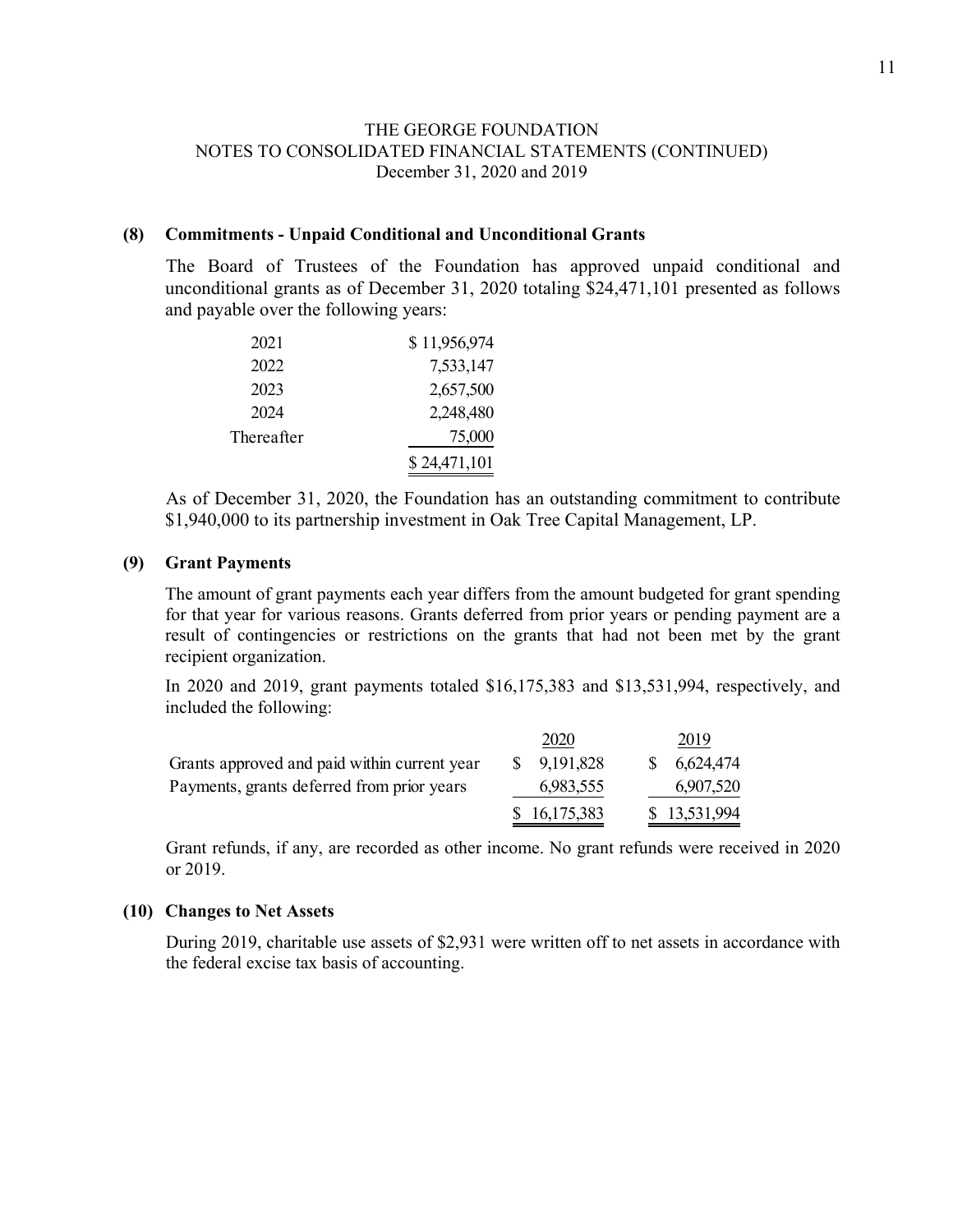### **(11) Oil and Gas Properties**

Oil and gas properties at December 31, 2020 and 2019 consist of the following:

|                       |   | 2020        |   | 2019        |
|-----------------------|---|-------------|---|-------------|
| Cost                  |   | \$4,028,827 |   | \$4,028,827 |
| Accumulated depletion |   | (3,969,854) |   | (3,969,854) |
|                       | S | 58,973      | S | 58,973      |

There was no depletion expense for the periods ending December 31, 2020 and 2019, respectively.

#### **(12) Financial Instruments, Concentrations and Credit Risk**

At December 31, 2020 and 2019, the Foundation's financial instruments included cash, investments, and receivables. The financial instruments are stated at cost in accordance with the federal excise tax basis of accounting.

Financial instruments that potentially subject the Foundation to significant concentrations of credit risk consist principally of investments held in brokerage accounts with professional investment managers investing the funds and direct investments in investment partnerships. To manage its level of exposure, the Foundation utilizes the services of an investment advisor who evaluates the investment managers, provides quarterly reviews of portfolio performance, and monitors compliance with the Foundation's investment policies.

The Foundation, at various times in the ordinary course of business, maintains cash in demand deposit accounts in excess of federally insured limits.

#### **(13) Leasing Arrangements**

The Foundation entered into a fifty year ground lease with a tenant, which began paying rent to the Foundation in 2018. The leased land is carried on the books at a tax basis of \$6,093,240. The agreement includes a provision to adjust rental payments for inflation and other factors at certain intervals during the lease term. Future lease payments to be received for the next five years under the non-cancelable operating lease are as follows:

Year ending December 31,

| 2021 | S | 518,985   |
|------|---|-----------|
| 2022 |   | 525,473   |
| 2023 |   | 532,041   |
| 2024 |   | 538,692   |
| 2025 |   | 545,425   |
|      |   | 2,660,616 |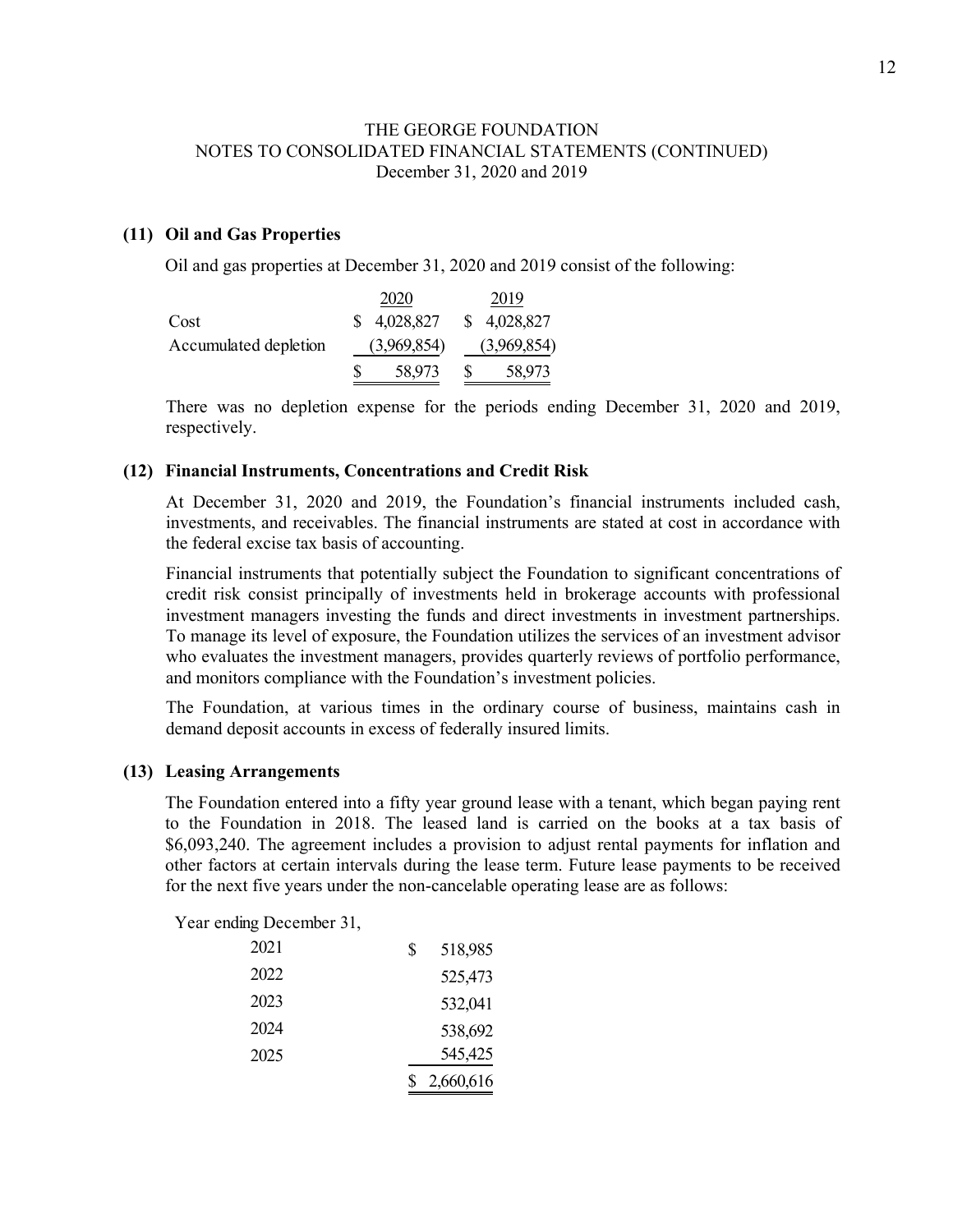# **(14) Return on Investments**

Return on investments for 2020 and 2019 consists of the following:

|                                                               | 2020                    | 2019                   |
|---------------------------------------------------------------|-------------------------|------------------------|
| Dividends and interest                                        | 4,552,946               | 6,828,616              |
| Capital gain distributions                                    | 2,686,295               | 2,392,734              |
| Net realized gain on investments<br>Less: investment expenses | 7,853,865<br>(969, 530) | 4,677,490<br>(914,761) |
|                                                               | \$14,123,576            | \$12,984,079           |

# **(15) Expenses**

Total expenses in 2020 and 2019 are categorized as follows:

| 2020                                    | Program          | Administrative  | Total            |
|-----------------------------------------|------------------|-----------------|------------------|
| Grants                                  | 16,175,383<br>\$ | \$              | 16,175,383<br>\$ |
| George Ranch Historical Park operations | 1,773,477        |                 | 1,773,477        |
| Compensation - officers & directors     | 300,700          | 238,300         | 539,000          |
| Salaries and wages                      | 490,050          | 196,300         | 686,350          |
| Employee benefits                       | 125,610          | 82,745          | 208,355          |
| Legal fees                              | 35,256           | 75,265          | 110,521          |
| Accounting fees                         | 27,300           | 18,200          | 45,500           |
| Other professional fees                 | 17,317           | 81,795          | 99,112           |
| Ad valorem taxes                        | 18,452           | 76,265          | 94,717           |
| Payroll taxes                           | 38,374           | 20,663          | 59,037           |
| Federal excise taxes                    |                  | 269,011         | 269,011          |
| Occupancy                               | 48,925           | 20,968          | 69,893           |
| Depreciation                            | 411,552          | 54,896          | 466,448          |
| Amortization                            |                  | 11,342          | 11,342           |
| Travel, conferences, and meetings       | 1,449            | 161             | 1,610            |
| Insurance                               | 91,019           | 49,965          | 140,984          |
| Rental expenses                         |                  | 274,568         | 274,568          |
| Office expenses                         | 24,574           | 41,193          | 65,767           |
| Grant-related expenses                  | 69,849           |                 | 69,849           |
| Trustee expenses                        | 3,027            | 1,298           | 4,325            |
| Other expenses                          | 10,261           | 2,854           | 13,115           |
| Total functional expenses               | 19,662,575       | 1,515,789       | 21,178,364       |
| Investment expenses                     |                  | 969,530         | 969,530          |
| Total expenses                          | 19,662,575<br>\$ | \$<br>2,485,319 | 22,147,894<br>\$ |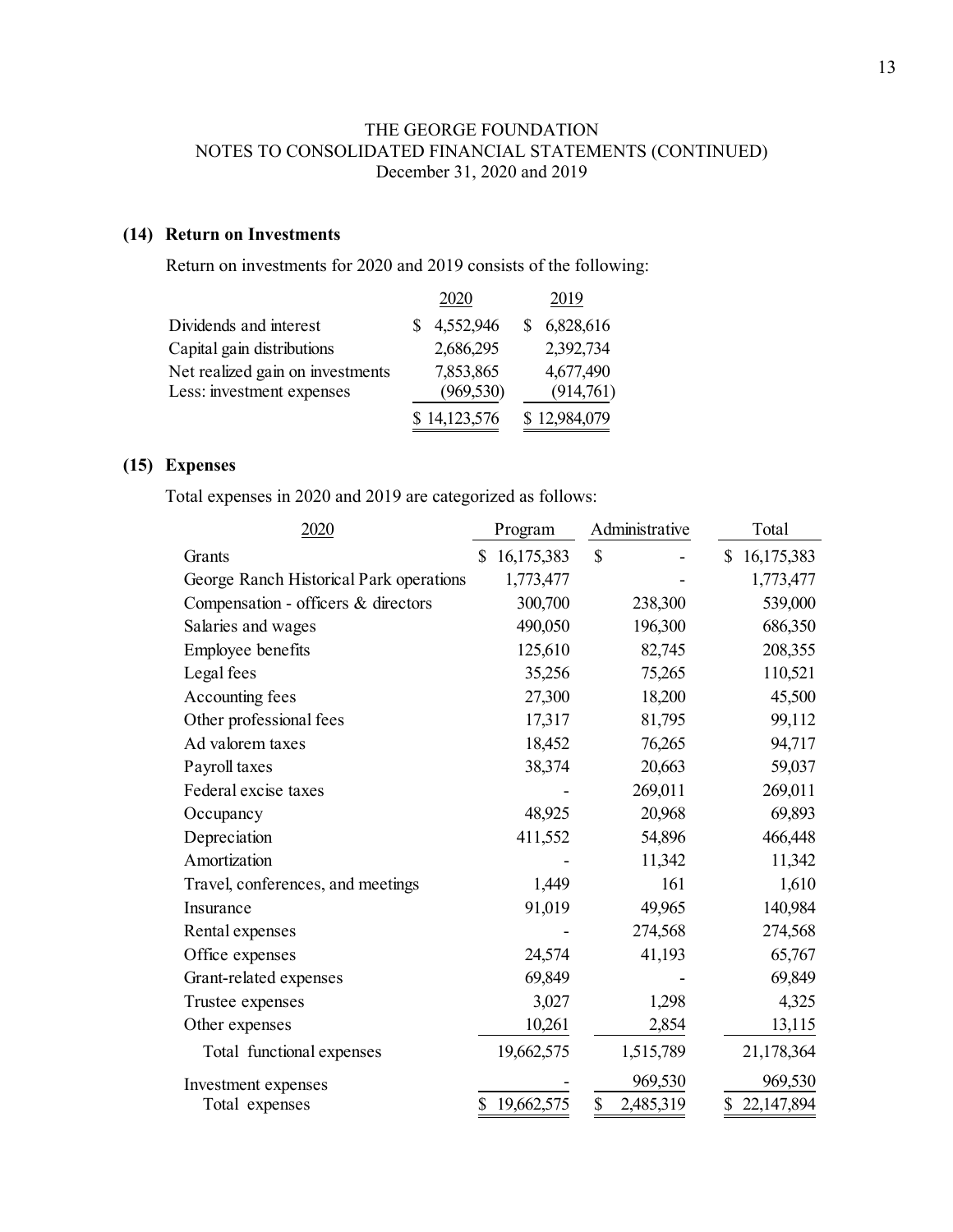### **(15) Expenses (Continued)**

| 2019                                    | Program          | Administrative  | Total            |
|-----------------------------------------|------------------|-----------------|------------------|
| Grants                                  | \$<br>13,531,994 | \$              | 13,531,994<br>\$ |
| George Ranch Historical Park operations | 1,347,042        |                 | 1,347,042        |
| Compensation - officers & directors     | 264,420          | 216,180         | 480,600          |
| Salaries and wages                      | 483,108          | 206,062         | 689,170          |
| Employee benefits                       | 89,493           | 58,641          | 148,134          |
| Legal fees                              | 43,987           | 56,297          | 100,284          |
| Accounting fees                         | 27,000           | 18,000          | 45,000           |
| Other professional fees                 | 28,730           | 78,276          | 107,006          |
| Ad valorem taxes                        | 18,125           | 68,361          | 86,486           |
| Payroll taxes                           | 39,257           | 21,138          | 60,395           |
| Federal excise taxes                    |                  | 429,300         | 429,300          |
| Occupancy                               | 42,516           | 18,222          | 60,738           |
| Depreciation                            | 378,572          | 51,854          | 430,426          |
| Amortization                            |                  | 11,333          | 11,333           |
| Travel, conferences, and meetings       | 1,881            | 209             | 2,090            |
| Insurance                               | 69,994           | 44,862          | 114,856          |
| Rental expenses                         |                  | 203,284         | 203,284          |
| Office expenses                         | 24,205           | 24,366          | 48,571           |
| Grant-related expenses                  | 100,768          |                 | 100,768          |
| Other expenses                          | 12,726           | 3,693           | 16,419           |
| Total functional expenses               | 16,503,818       | 1,510,078       | 18,013,896       |
| Investment expenses                     |                  | 914,761         | 914,761          |
| Total expenses                          | 16,503,818<br>\$ | \$<br>2,424,839 | \$<br>18,928,657 |

#### **(16) Reclassifications**

Certain amounts in the prior year financial statements have been reclassified for comparative purposes to conform to the presentation in the current year financial statements. The reclassifications had no effect on the net assets or the change in net assets.

#### **(17) Related Party Transactions**

The Foundation paid director fees to the members of the Board totaling \$156,000 and \$120,600, respectively, in 2020 and 2019.